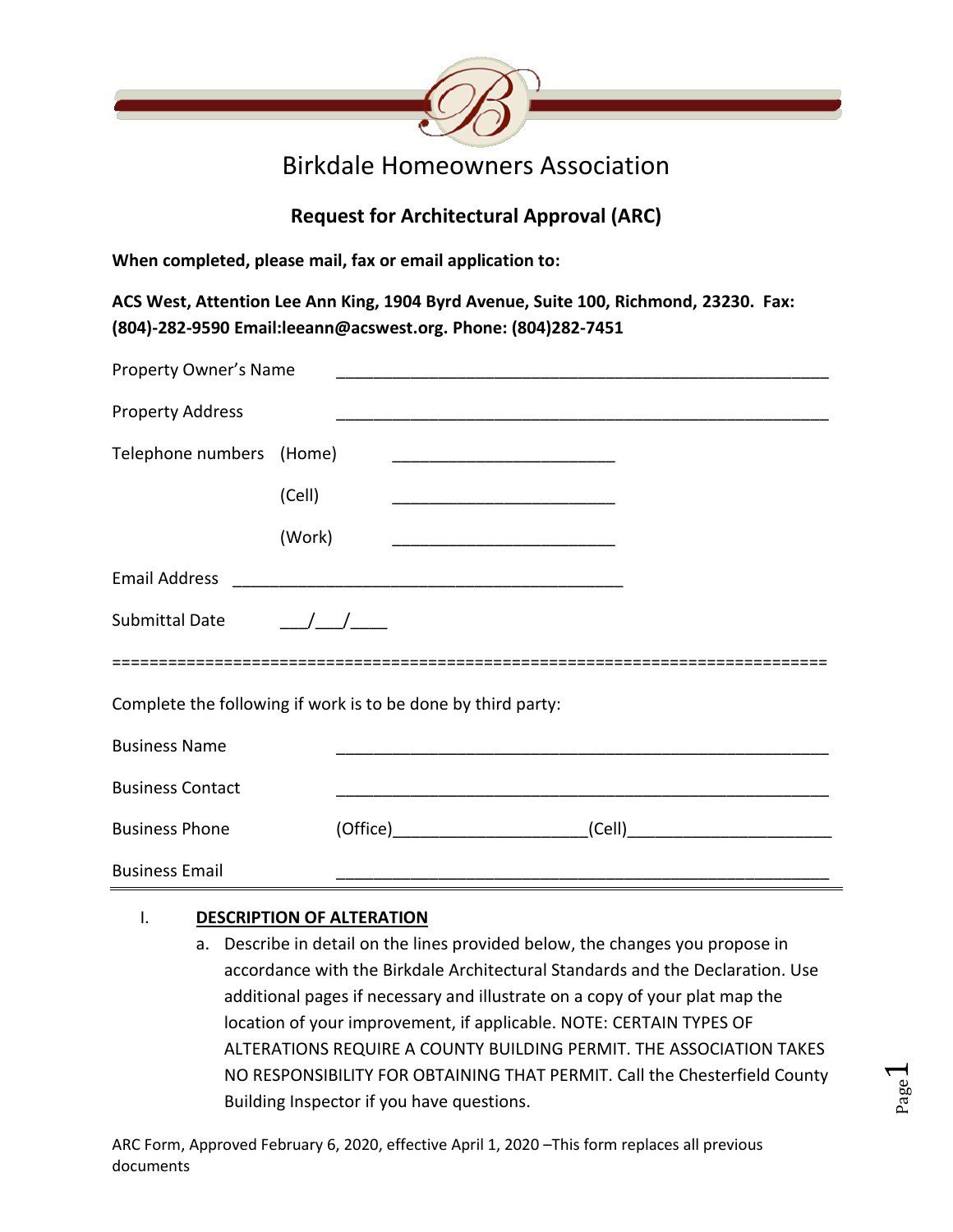|           | b. Description of Project                          |                                                                                                                                                                 |
|-----------|----------------------------------------------------|-----------------------------------------------------------------------------------------------------------------------------------------------------------------|
|           |                                                    |                                                                                                                                                                 |
|           |                                                    |                                                                                                                                                                 |
|           |                                                    |                                                                                                                                                                 |
|           |                                                    |                                                                                                                                                                 |
|           |                                                    |                                                                                                                                                                 |
| II.       |                                                    | ACKNOWLEDGEMENT OF ADJACENT OWNERS IMPACTED BY PROPOSED                                                                                                         |
|           | <b>ALTERATIONS</b>                                 |                                                                                                                                                                 |
|           |                                                    | a. Your signature below shows you are aware of this application. It does not mean<br>you approve the project. If you wish to discuss this proposal, contact the |
|           | Architectural Review Committee or Community Group. |                                                                                                                                                                 |
| Name      |                                                    | Name                                                                                                                                                            |
| Address   |                                                    | Address                                                                                                                                                         |
| Phone     |                                                    | Phone                                                                                                                                                           |
| Signature |                                                    | Signature                                                                                                                                                       |
| Date      |                                                    | Date                                                                                                                                                            |

#### **Adjacent Owner Comments:**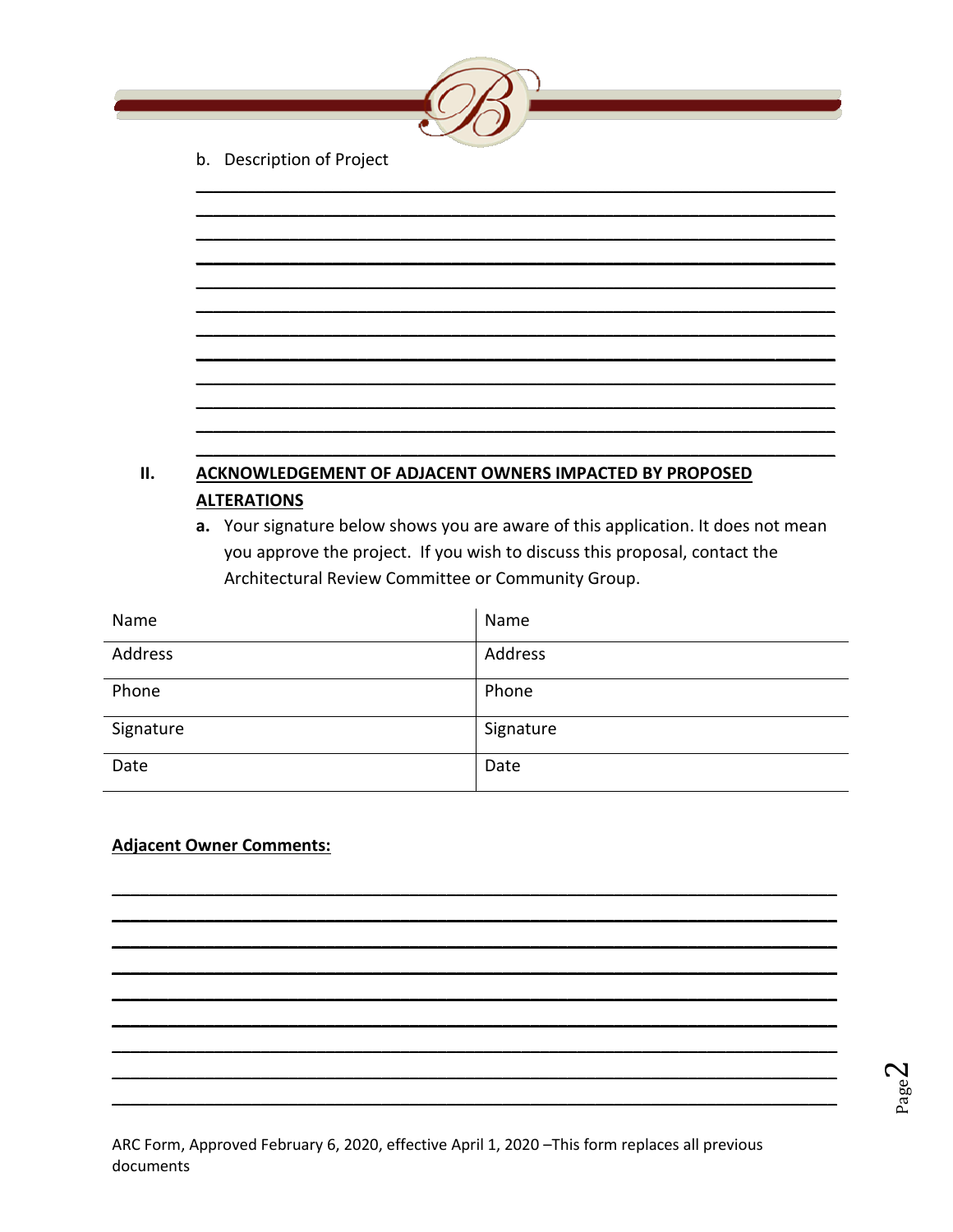

#### **III. OWNER'S UNDERSTANDING AND AGREEMENT:**

I have completed this application in good faith and it accurately represents the alteration I propose to make. **I UNDERSTAND THIS APPLICATION FOR ANY EXTERIOR CHANGES TO MY PROPERTY CANNOT VIOLATE ANY PROVISIONS OF THE ARCHITECTURAL STANDARDS, MASTER DECLARATIONS OR OF CHESTERFIELD COUNTY BUILDING AND ZONING CODES.**

I agree any construction or alteration undertaken prior to receipt of the Architectural Review Committee's approval is at my own risk. Should work proceed without ARC approval and found to be in non-compliance with the Architectural Standards, I may be required to in part or wholly return the property to its former condition at my own expense. I also understand non-compliance may also result in fines levied by the Association.

I permit representatives of the Architectural Review Committee to enter my property at any reasonable time for the purpose of evaluating the area for the proposed project, to inspect the work in progress, or the completed project and that such entry does not constitute trespass. The ARC will attempt to provide advance notice before any inspection of my project.

I understand work must be completed within **120 days** after the ARC's initial approval. I also understand the changes I have described in my application are the basis for ARC review and preliminary approval. Final ARC approval is contingent upon inspection of the completed project consistent with the description I provided in my application. **I understand I am required to notify the ARC after the project is completed for final inspection and approval.**

Owner **Date** 

\_\_\_\_\_\_\_/\_\_\_\_\_\_/\_\_\_\_\_\_\_\_

### **IV. ARCHITECTURAL REVIEW COMMITTEE (ARC) REVIEW**

The ARC will process this application without undue delay, although they have up to 30 days for review. The procurement of additional required information may extend the processing time and in no way may be construed to be a waiver of authority by the ARC. The architectural review process is described in the governing documents and the rules. If you wish to discuss this application with the ARC, contact the ARC Chair. If you disagree with the decision of the ARC, a written appeal to the Covenants Committee may be made within 10 days of receipt of the ARC decision.

Page ო